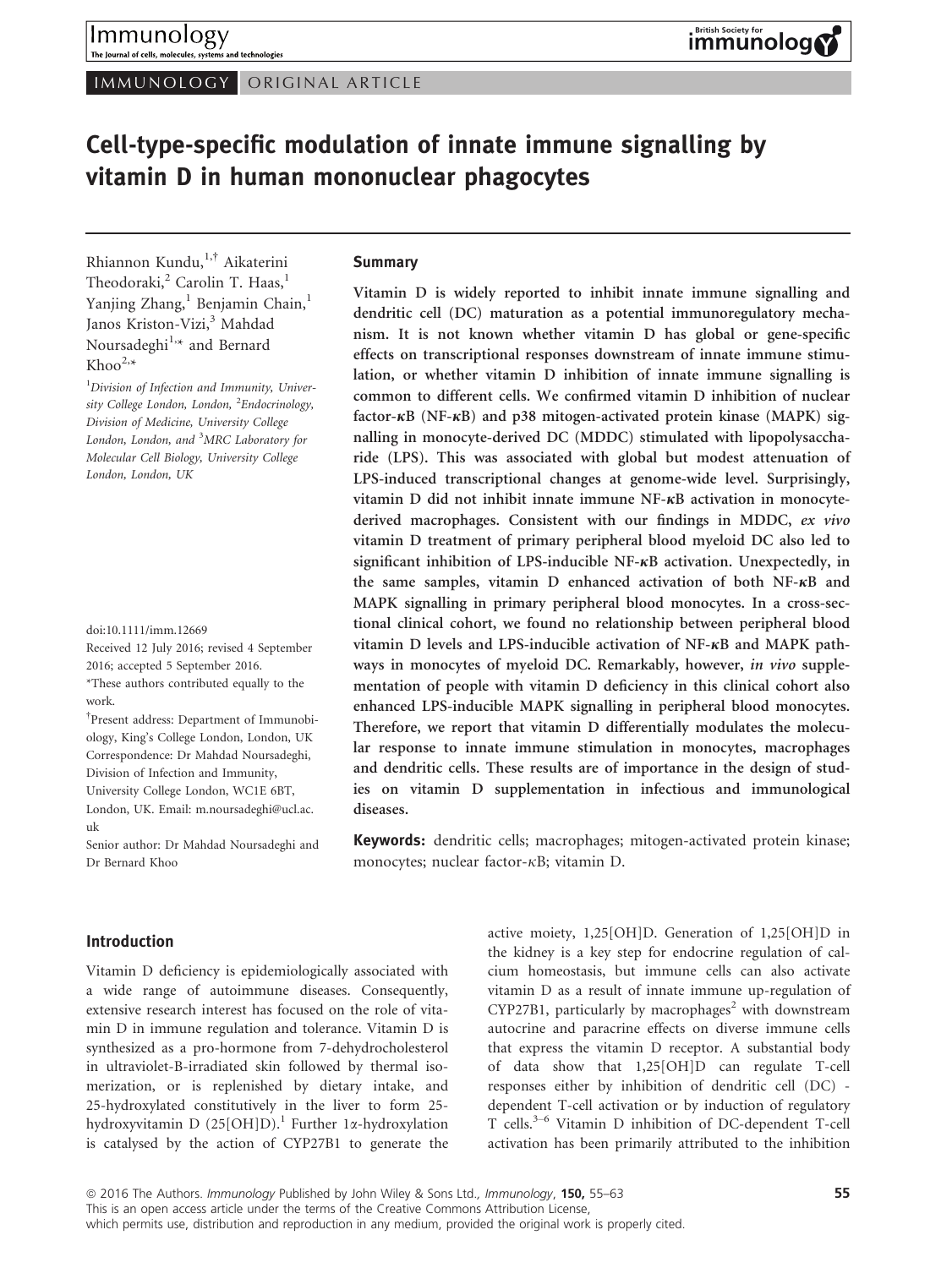of innate immune up-regulation of MHC class II and costimulatory molecules such as interleukin-12 (IL-12) and CD80/86, which are critical for activation of naive T cells.<sup>3</sup> The underlying mechanism for these effects of vitamin D on the canonical function of DC remain poorly understood, but the prevailing view is that 1,25[OH]D attenuates innate immune intracellular signalling pathways. Ex vivo treatment of peripheral blood myeloid DC with 1,25[OH]D is reported to inhibit lipopolysaccharide (LPS) -induced activation of the classical nuclear factor- $\kappa$ B (NF- $\kappa$ B) pathway,<sup>7</sup> and *ex vivo* treatment of peripheral blood mononuclear cells (PBMC) with either 25 [OH]D or 1,25[OH]D has been reported to inhibit LPSinduced activation of the mitogen-activated protein kinase (MAPK) pathway in monocytes.<sup>8</sup> Whether these effects of vitamin D are also evident in vivo has not been tested in human studies. We aimed to extend the existing data on vitamin D modulation of innate immune cellular activation by addressing two questions. First, given the pivotal role of the NF- $\kappa$ B and MAPK pathways in initiating transcriptional responses to innate immune stimuli, we sought to test whether vitamin D inhibited all such responses or inhibited targeted genes selectively. Second, in view of the interest in dietary vitamin D supplementation as a countermeasure to autoimmune diseases associated with vitamin D deficiency, we sought to test the hypothesis in a clinical cohort that vitamin D deficiency and in vivo vitamin D supplementation modulate innate immune activation of peripheral blood monocytes and myeloid DC consistent with the ex vivo studies described above.

# Methods

# Innate immune stimulation of blood-derived cells

The study was approved by the joint University College London/University College London Hospitals National Health Service Trust Human Research Ethics Committee (ref. 10/H0720/14). The PBMCs were obtained by venepuncture of healthy volunteers and density-gradient centrifugation. Monocyte-derived dendritic cells (MDDC) were derived from magnetically sorted CD14-positive monocytes differentiated in RPMI-1640 culture media (Sigma, St Louis, MO) with 10% fetal calf serum, 100 ng/ ml granulocyte–macrophage colony-stimulating factor  $(GM-CSF)$  and 50 ng/ml IL-4 for 4 days.<sup>2</sup> Monocytederived macrophages (MDM) were derived after adherence to tissue-culture plastic and culture for 6 days in RPMI-1640 with 10% autologous serum and 20 ng/ml macrophage colony-stimulating factor  $(M-CSF)^2$ . The PBMC, MDDC and MDM were stimulated with either 100 ng/ml ultrapure LPS (Invivogen, San Diego, CA) as Toll-like receptor 4 (TLR4) ligand, or with  $1 \mu g/ml$ Pam<sub>2</sub>CSK<sub>4</sub> (PCSK, Invivogen) as a TLR2 ligand for

30 min to measure phosphorylation of p38 and NF- $\kappa$ B p65 by flow cytometry, 60 min to undertake quantitative confocal microscopy to evaluate nuclear translocation of  $NF-\kappa B$  p65, and 4 hr to measure transcriptional responses.

## Flow cytometry

Cells were stained with live/dead stain (Invitrogen, Carlsbad, CA) before fixation in Fix I Buffer (BD Biosciences, San Jose, CA) and immunostaining for cell surface CD14 (clone M5-E2) and CD11c (clone B-ly6) (BD Biosciences). For intracellular markers, cells were permeabilized with Perm/Wash buffer (BD Biosciences) before staining with antibodies to phospho-NF- $\kappa$ B p65 (clone  $20/NF-\kappa B/p65$ ) and phospho-p38 MAPK (clone 36/p38) (BD Biosciences) as per the manufacturer's instructions, and analysed on an LSR-II flow cytometer (BD Biosciences). The mean fluorescence intensity of staining of each phospho-protein was used to calculate an activation index represented by the ratio of stimulated to unstimulated samples.

## Transcriptional analysis by quantitative PCR and genomewide expression arrays

RNA samples were collected in RLT buffer and extracted with the RNA Easy Kit (Qiagen, Hilden, Germany). All samples were DNase (Ambion, Foster City, CA) treated per the manufacturer's instructions. For quantitative PCR, first-strand cDNA was synthesized using the qScript cDNA Supermix kit (QuantaBio, Beverley, MA). Realtime quantitative RT-PCR (qPCR) of tumour necrosis factor- $\alpha$  (TNF- $\alpha$ ) (Hs00174128\_m1), IL-1 $\beta$  (Hs01555410\_m1) and IL-6 (Hs00985639\_m1) was performed with Taqman primer probe sets (Applied Biosystems, Foster City, CA). Expression levels of target genes were normalized to that of glyceraldehyde 3-phosphate dehydrogenase (GAPDH) using established primer probe sets.<sup>9</sup> Genome-wide transcriptional profiling was performed using Agilent microarrays as previously described.<sup>10,11</sup> Principal component analysis was used to compare global gene expression profiles as previously described<sup>10</sup> and paired t-tests with Welch approximation and > 2-fold change filter were used to identify significant gene expression differences  $(P < 0.05)$  between groups using MULTIEXPERIMENT VIEWER (v49). Transcription factor binding site enrichment analysis was performed using the human single site analysis function in OPOSSUM.<sup>12</sup> Upstream regulator analysis was performed with Qiagen's Ingenuity Pathway Analysis [\(www.ingenuity.com/\)](http://www.ingenuity.com/), filtering for molecule types to include only genes, RNA and protein. Genes identified as target molecules of p38 MAPK in this upstream analysis were used as gene expression module for p38 MAPK activity, and their geometric mean expression was defined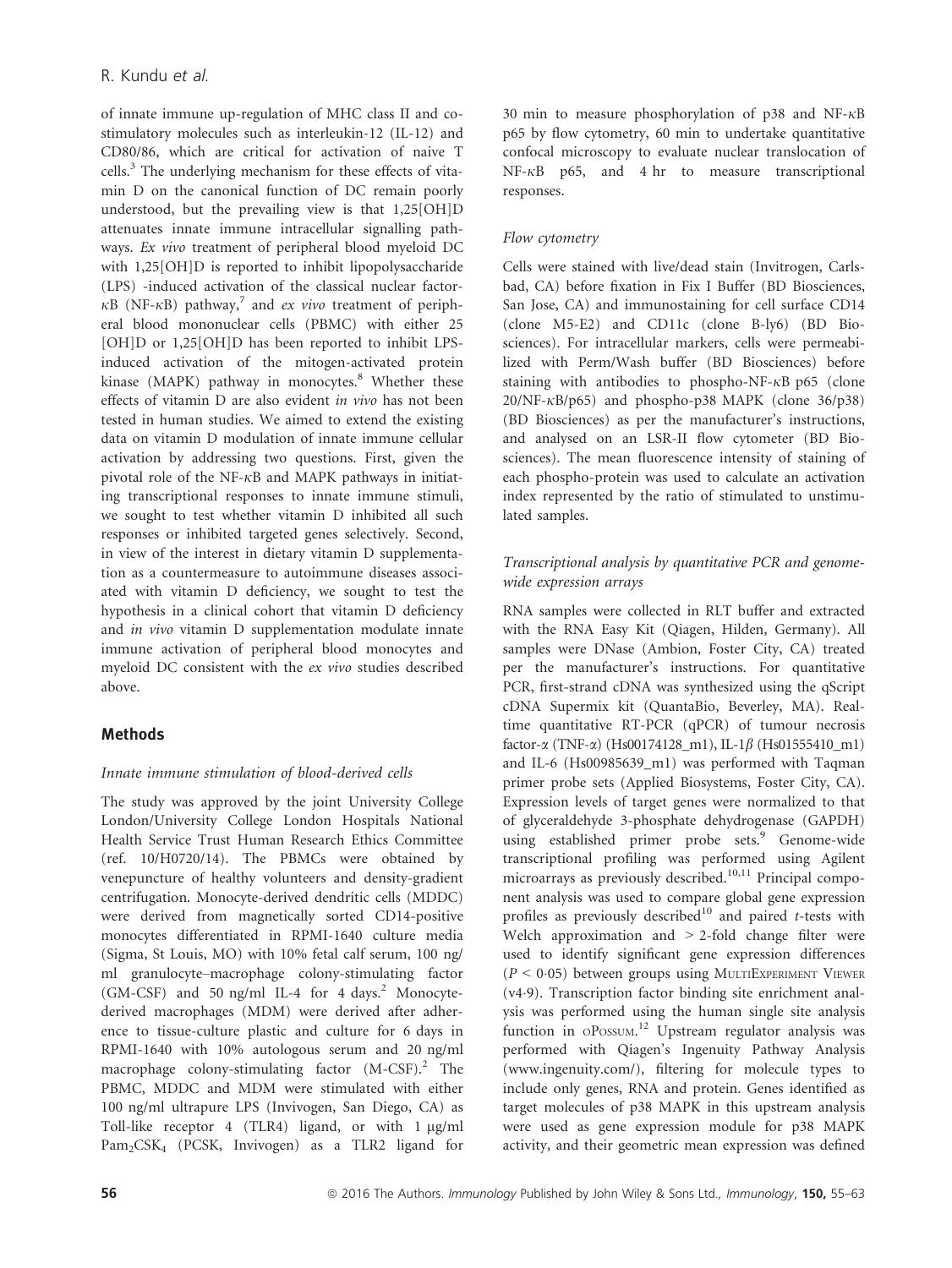as p38 module score. All microarray data used in this study are available in ARRAYEXPRESS [\(https://www.ebi.ac.](https://www.ebi.ac.uk/arrayexpress/) [uk/arrayexpress/\)](https://www.ebi.ac.uk/arrayexpress/) under the accession numbers E-TABM-1206 and E-MTAB-4883.

#### Confocal microscopy

Nuclear : cytoplasmic ratios of NF- $\kappa$ B p65 were derived from image analysis (METAMORPH v7.17, Molecular Devices, Sunnyvale, CA) of confocal immunofluorescence stains obtained with a spinning disc PerkinElmer Opera LX microscope using rabbit polyclonal anti NF- $\kappa$ B RelA (C-20) (Santa Cruz Biotechnology, Dallas, TX) and DAPI staining as previously described.<sup>13</sup> Cells were seeded into 96-well, optically clear-bottomed, tissue-culture-treated, sterile Viewplate-96 (PerkinElmer, Waltham, MA, product number 6005182) microplates. Olympus  $40 \times$ LUCPLFLN (Numerical aperture  $= 0.6$ ) air lens was used to acquire images at two fluorescence channels using 365 nm and 561 nm excitation wavelengths, respectively. Camera binning 2 was used, which resulted in a pixel size of 0323 lm. Flatfield correction and skew-crop analysis was performed for optical correction. To compensate the systematic uneven brightness distribution of the optics, reference images were taken for flat-field correction. The 'fish-eye effect' and offset between channels were compensated using bead images for skew-crop analysis. A standard Opera Adjustment Plate (PerkinElmer, product number HH10000650) was used for both flat field correction and skew-crop analysis before image acquisition of each experiment, following the manufacturer's recommended procedures. Twenty-five image fields were acquired, arranged in a 5  $\times$  5 sub-layout at the middle of each well.

## In vivo vitamin D supplementation patient cohort

Adult patients, aged 16 years or over, were recruited from the Endocrinology clinics at the Royal Free Hospital for suspected or confirmed vitamin D deficiency, secondary hyperparathyroidism, osteoporosis or osteopenia. The study was approved by the UCL/UCLH/Royal Free Biomedical Research Unit and an NHS Local Research Ethics Committee (Reference: 10/H0720/14). Key exclusion criteria were those taking any immunosuppressant or immunomodulator drugs (e.g. carbimazole, methimazole, glucocorticoids, antibiotics), those with currently active infection, recent immunization within 1 month and, pregnancy. Serum 25[OH]D levels were determined by Roche Elecsys total Vitamin D immunoassay (Roche Diagnostics, Burgess Hill, UK) which detects both 25 [OH] vitamins D3 and D2, and which has intra-assay CV of 1.7–7.8% and inter-assay CV of  $\leq$  2.2–13.1%. Where patients were shown to have a  $25[OH]D > 75$  nm, no supplementation was given. Where patients were shown to have a 25[OH]D  $\leq$  75 nm, they were treated with

Colecalciferol (vitamin D3) for 3 months at a dose of 1000–2000 iu/day according to the treating physician's discretion before re-assessment of 25[OH]D levels. Preand post-supplementation blood samples were taken 3 months apart. PBMC were isolated from BD Vacutainer<sup>®</sup> CPT™ Cell Preparation Tubes and cryopreserved for batch testing. Pre- and post-supplementation samples were assessed in the same batch. Thawed PBMCs were washed and stimulated with LPS or PCSK for 30 min and stained for flow cytometry as described above.

## Results

#### Vitamin D inhibition of innate immune responses in MDDC

Peripheral blood monocytes differentiated with IL-4 and GM-CSF for 4 days have been extensively used as an experimental model for myeloid  $DC<sub>1</sub><sup>2</sup>$  which respond to innate immune stimulation with widespread transcriptional changes involving both  $NF-\kappa B$  and MAPK signalling pathways. Consistent with the existing literature,  $7,8$ we found that MDDC differentiated in the presence of 1,25[OH]D showed attenuated phosphorylation of NF- $\kappa$ B p65 and MAPK p38 in response to 30 min innate immune stimulation of TLR4 with LPS, or TLR2 with PCSK (Fig. 1a). Previous reports have suggested that this effect of vitamin D may underpin attenuated up-regulation of T-cell co-stimulatory molecule expression by MDDC in response to innate immune stimulation and consequently contribute to vitamin D inhibition of DCmediated T-cell activation.<sup>7</sup> Counterintuitively, a recent report suggests that vitamin D preconditioning enhanced the expression of canonical pro-inflammatory cytokines, such as TNF- $\alpha$ , IL-1 $\beta$  and IL-6 following innate immune stimulation of MDDC with LPS for 4 hr.<sup>14</sup> We observed that MDDC differentiation in the presence of 1,25[OH]D down-regulated basal level expression of TNF-a selectively, but transcription of all three cytokines was robustly up-regulated in response to LPS stimulation. The only significant difference attributable to vitamin D was modest attenuation of IL-6 transcriptional up-regulation (Fig. 1b). In view of the fact that innate immune stimuli generate widespread transcriptional changes in  $DC<sub>15</sub>$  we extended this analysis to genome-wide transcriptomes of MDDC differentiated in the presence and absence of 1,25 [OH]D, with or without 4 hr LPS stimulation. We also compared these to the transcriptomes of monocytes from which the MDDC were derived. Principal component analysis (PCA) of these data showed transcriptomic changes in principal component 2 (PC2), attributable to differentiation of monocytes to MDDC and the effects of vitamin D, and independent changes in PC1 attributable to LPS stimulation (Fig. 2a). We concluded from this analysis that monocyte differentiation in response to GM-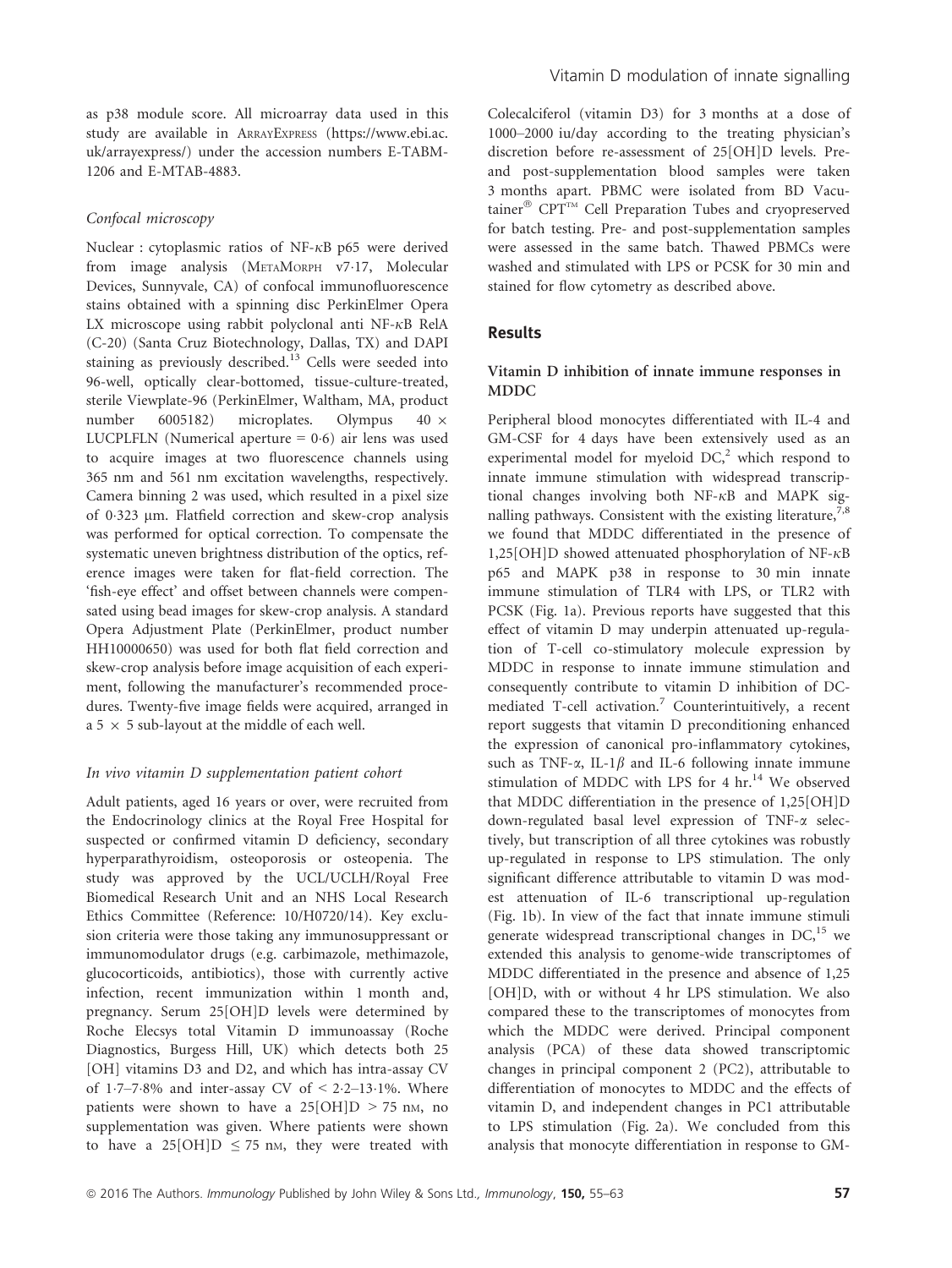

Figure 1. (a) Flow cytometry histograms of phospho-nuclear factor- $\kappa$ B (NF $\kappa$ B) p65 or phospho-p38 mitogen-activated protein kinase (MAPK) and (b) relative transcript abundance of the pro-inflammatory cytokines indicated, in monocyte-derived dendritic cells (MDDC) differentiated in the presence and absence of 100 nm 1,25[OH]D with and without stimulation of Toll-like receptor 4 (TLR4) (LPS) or TLR2 (Pam<sub>2</sub>CSK<sub>4</sub>) on day four.  $n = 3$  per group. Bars represent mean  $\pm$  SEM. \*P < 0.05 by t-test.

CSF and IL-4 is preserved in the presence of vitamin D consistent with another previous report.<sup>16</sup> Interestingly, MDDC differentiated in the presence of 1,25[OH]D exhibited quantitatively smaller transcriptomic differences attributed to LPS stimulation in PC2, suggesting some attenuation of the response to LPS. Comparison of fold changes in gene expression following LPS stimulation, similarly showed narrowing of the frequency distribution in MDDC differentiated in the presence of 1,25[OH]D (Fig. 2b), suggesting that the range of LPS-induced transcriptional changes is quantitatively attenuated by vitamin D This effect is shown in LPS up-regulated genes specifically, at the level of individual genes (Fig. 2c, and see Supplementary material, Data S1), and by making genome-wide comparison of quantitative fold changes in LPS-inducible transcriptional changes, which gives a regression slope of  $0.5$  (Fig. 2d), and suggests that at the genome-wide level, 1,25[OH]D reduced the magnitude of fold responses to LPS by half. In this analysis the  $r^2$  correlation coefficient also approximated to 0.5, giving a measure of the gene-specific heterogeneity of 1,25[OH]D attenuation in LPS responses.

## Vitamin D attenuation of NF- $\kappa$ B and p38 MAPKdependent transcriptional responses to LPS

Transcription factor binding site enrichment analysis of the genes up-regulated by LPS can be used to infer the putative upstream transcriptional transactivator pathways.<sup>12</sup> In control MDDC cells, this analysis was



Figure 2. (a) Principal components analysis of genome-wide transcriptomes of monocytes and monocyte-derived dendritic cells (MDDC) differentiated in the presence or absence of 100 nM 1,25[OH]D with or without 4 hr of lipopolysaccharide (LPS) stimulation on day 4  $(n = 3-8)$  per group. Data points represent mean  $\pm$  SEM). (b) Frequency distribution of mean fold changes in transcript abundance, (c) heat map of mean gene expression in LPS upregulated genes in MDDC differentiated in the presence or absence of 100 nm 1,25[OH]D and (d) comparison of gene specific mean fold changes in response to 4 hr of LPS stimulation in MDDC differentiated in the presence or absence of 100 nm 1,25[OH]D.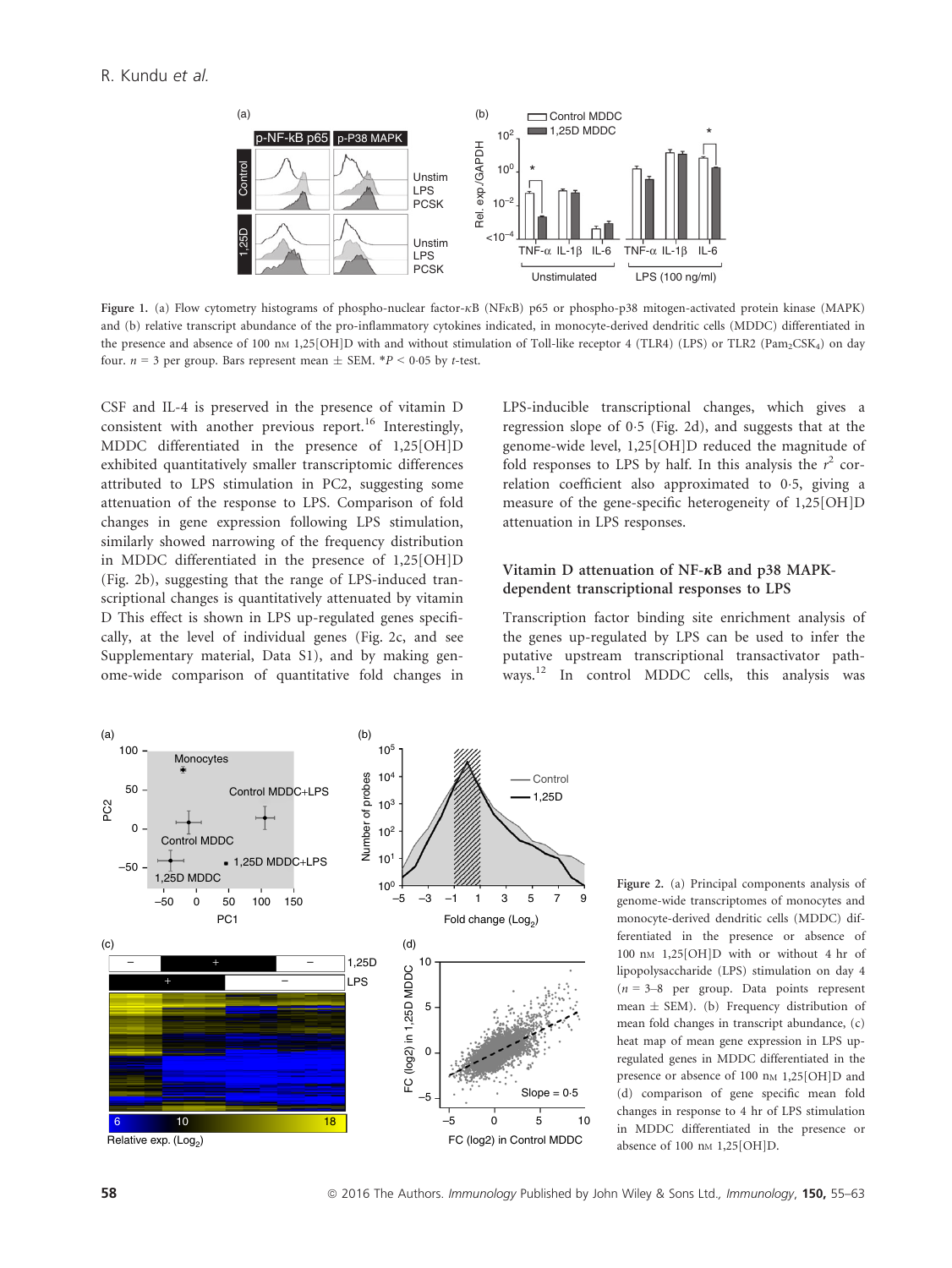consistent with the predominant role of  $NF-\kappa B$  pathways in LPS responses (Fig. 3a). The NF- $\kappa$ B transcription factor binding sites were also the most enriched in LPS responses by MDDC differentiated in the presence of 1,25 [OH]D. In keeping with vitamin D inhibition of LPSinduced NF- $\kappa$ B activation and the attenuation of transcriptional responses, statistical enrichment of  $NF-\kappa B$ transcription factor binding sites in the list of LPS-inducible genes was also lower in 1,25[OH]D-exposed MDDC.

Assessment of the effect of vitaminD on MAPK p38 dependent transcriptional responses by transcription factor binding site enrichment analysis was not possible because the MAPK pathway affects multiple downstream transcription factors. Instead we undertook a different bioinformatics approach using Ingenuity Pathway Analysis to show that MAPK p38 was predicted as an upstream regulator of LPS-stimulated transcriptional responses in control DC (Fig. 3b). We then used the genes associated with p38 MAPK as an upstream regulator in this analysis to represent a gene expression module for p38 MAPK activity. The geometric mean expression of this module was significantly attenuated in MDDC differentiated in the presence of 1,25[OH]D (Fig. 3c) consistent with the hypothesis that vitamin D attenuated the activity of this pathway also.

## Differential effects of vitamin D on innate immune activation in myeloid cell subsets

Next, we sought to test the hypothesis that vitamin D inhibition of innate immune signalling pathways, which are evident in MDDC, are also observed in MDM, and in circulating blood monocytes and myeloid DC.

The MDM were differentiated with M-CSF in the presence and absence of 1,25[OH]D for 6 days as previously described.<sup>2</sup> Canonical NF- $\kappa$ B pathway activation in response to LPS or PCSK was then assessed in this model using a well-established microscopy assay to quantify nuclear translocation of NF- $\kappa$ B p65.<sup>13,17,18</sup> These cells showed a clear dose response to both stimuli but no attenuation of  $NF-\kappa B$  activation in MDM exposed to vitamin D (Fig. 4a,b).



Figure 3. (a) Statistical enrichment (Z score) of transcription factor binding sites among genes up-regulated by 4 hr of lipopolysaccharide (LPS) stimulation in monocyte-derived dendritic cells (MDDC) differentiated in the absence or presence of 100 nm 1,25[OH]D  $(n = 3$  per group). (b) Activation Z-scores for upstream regulators of LPS up-regulated genes in control MDDC after 4 hr of LPS stimulation. The dashed line denotes a Z-score of 2, above which a regulator is predicted to be activated statistically. (c) Module score representing p38 mitogen-activated protein kinase (MAPK) activity in control and 1,25[OH]Dtreated (1,25D) MDDC with or without 4 hr of LPS stimulation, derived from the geometric mean expression of genes that were identified as targets of p38 in the upstream analysis in (b).  $n = 3$  in each group. Bars represent mean  $\pm$  SEM.  $*P < 0.05$  by t-test.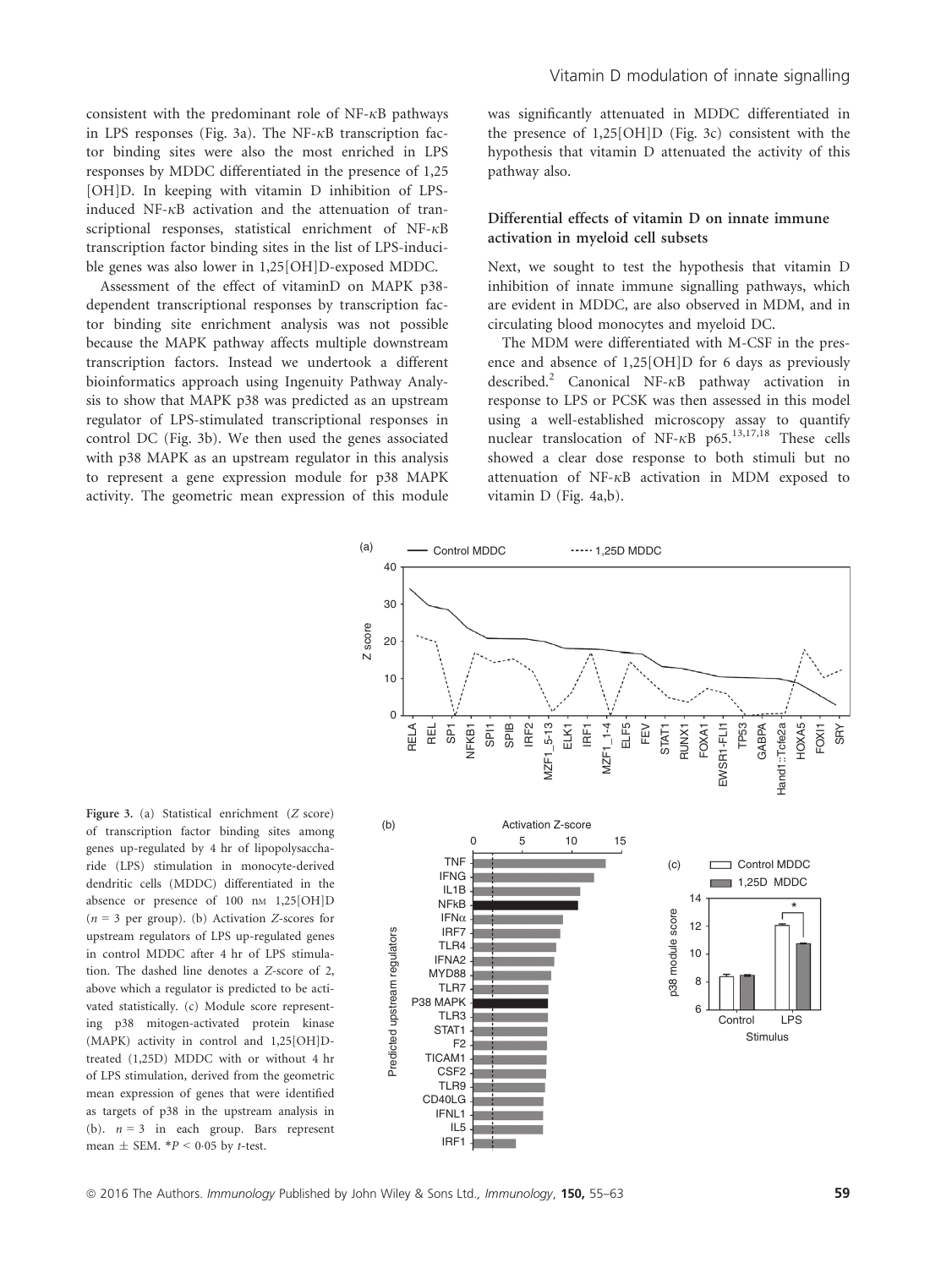#### R. Kundu et al.

To investigate the effect of vitamin D on peripheral blood monocytes and myeloid DC, PBMC were incubated with 1,25[OH]D overnight before stimulation with LPS for 30 min. An activation index for NF- $\kappa$ B and MAPK pathways was then quantified by flow cytometric comparison of phosphorylated (p)-NF- $\kappa$ B p65 or p-p38 MAPK in stimulated and unstimulated cells identified by light scatter properties and immunostaining for CD11c and CD14 (Fig. 4c), where monocytes were identified as  $CD14<sup>hi</sup> CD11<sup>hi</sup>$  and circulating myeloid DC as  $CD14^{lo} CD11c^{hi}$ . In this analysis, we detected increased NF- $\kappa$ B p65 phosphorylation, but no increase in p38 MAPK phosphorylation in myeloid DC following stimulation with LPS. The NF- $\kappa$ B response was inhibited in peripheral blood myeloid DC after overnight exposure to 1,25[OH]D (Fig. 4d,e), consistent with the inhibitory effect of vitamin D on innate immune stimulation of MDDC. In contrast, phosphorylation of both



Figure 4. (a) Representative images of monocyte-derived macrophages (MDM) stained with DAPI or antibody to nuclear factor- $\kappa$ B (NF- $\kappa$ B) p65 and (b) summary data from  $> 500$ single cell measurements of nuclear : cytoplasmic ratios of NF- $\kappa$ B p65 staining in MDM differentiated in the presence and absence of 100 nm 1,25 $[OH]D$  following 60 min of stimulation with increasing concentrations of lipopolysaccharide (LPS) or Pam<sub>2</sub>CSK<sub>4</sub>. Bars represent mean  $\pm$  SEM. (c) Representative flow cytomeytric dot plots to show gating strategy for identification of myeloid cells on the basis of light scatter and then monocytes and myeloid dendritic cells (DC) on the basis of CD11c and CD14 immunostaining. (d) Representative histograms of flow cytometric measurement of cell-type-specific phospho-NF- $\kappa$ B p65 or p38 mitogen-activated protein kinase (MAPK) staining in peripheral blood mononuclear cells (PBMC) with and without 30 min of LPS stimulation. (e) Summary data for activation of  $NF-\kappa B$  and MAPK pathways measured by ratio of phospho-protein staining in stimulated to unstimulated cells, in PBMC with (grey bars) and without (white bars) prior overnight incubation with  $100 \text{ nm}$  1,25[OH]D  $(1,25D)$ .  $n = 5$  per group. Bars represent mean  $\pm$  SEM.  $*P < 0.05$  by t-test.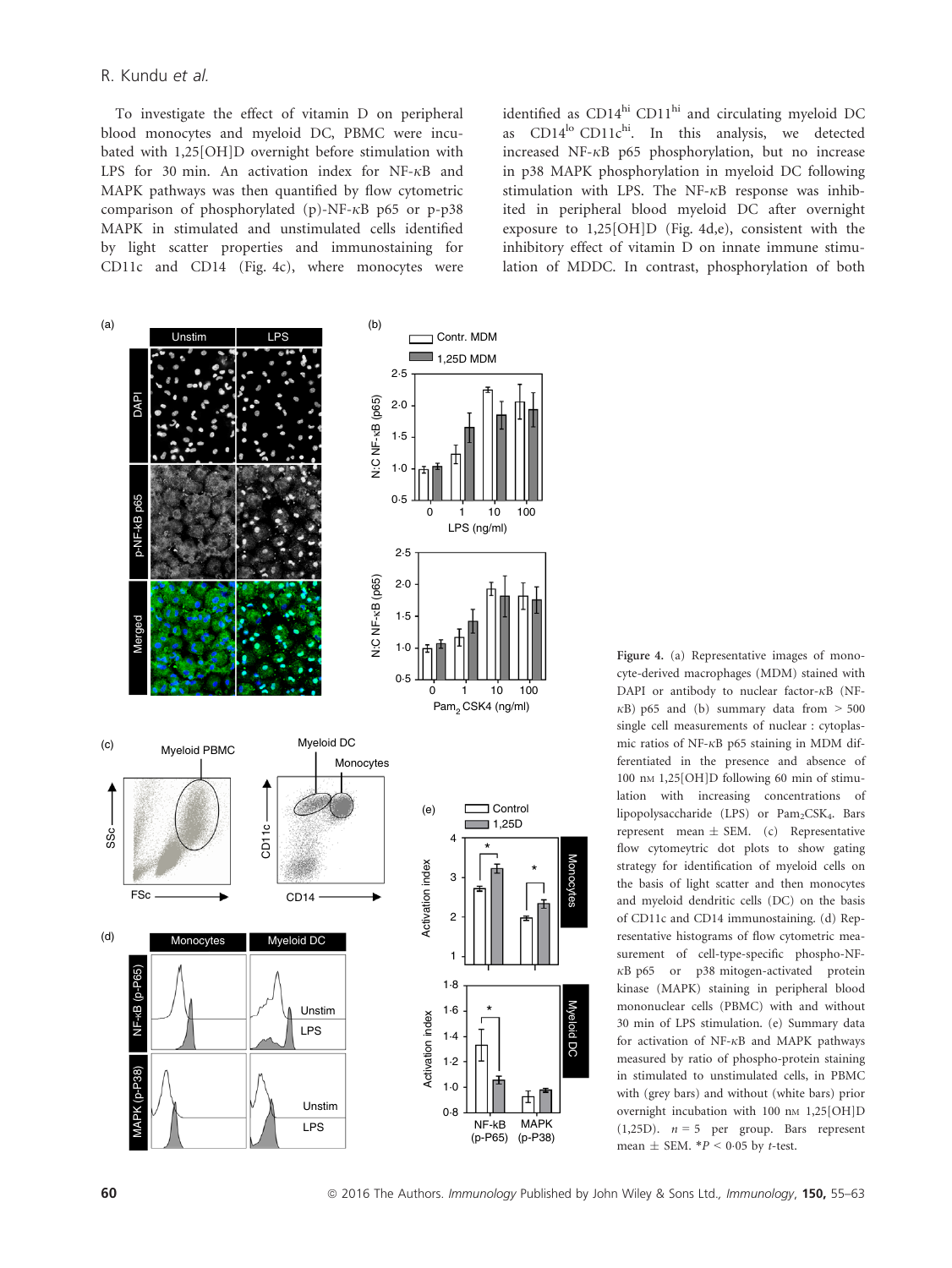$NF-\kappa B$  p65 and p38 MAPK was significantly enhanced in peripheral blood monocytes exposed to 1,25[OH]D (Fig. 4d,e). Hence pre-incubation with vitamin D had the opposite effect on innate immune response signalling in blood monocytes and myeloid DC.

## Opposing effects of in vivo vitamin D supplementation in peripheral blood monocytes and myeloid DC

The opposing effects of ex vivo exposure of circulating blood monocytes and myeloid DC to 1,25[OH]D has not previously been reported. Therefore, we sought to validate and extend these observations in a more physiological context, by testing the hypothesis that vitamin D levels in vivo also show positive correlation with enhanced innate immune signalling in monocytes and attenuated signalling in circulating myeloid DC. Circulating 1,25 [OH]D is predominantly protein-bound and the total levels do not accurately reflect total vitamin D levels in vivo. Instead, circulating levels of the precursor, 25 [OH]D, are more commonly used as a measure of vitamin D levels in blood. In a cross-sectional study of patients subjected to vitamin D testing, we found no

correlations between variation in serum 25[OH]D levels and variation in innate immune activation indices for phosphorylation of NF- $\kappa$ B p65 or p38 MAPK in monocytes or myeloid DC within ex vivo PBMC stimulated with LPS (Fig. 5a).

Patients with serum 25[OH]D levels below 25 nm (10 ng/ml) are considered deficient, and vitamin D supplementation is mandated in this group. Those with levels between 25 and 75 nm  $(10-30 \text{ ng/ml})$  are considered vitamin D insufficient, with supplementation optional depending on the patient's co-morbidities and symptoms. The aim of supplementation is to achieve levels of  $>$  75 nm (30 ng/ml), according to published guidelines.<sup>19</sup> Vitamin D supplementation in this context, therefore provided an opportunity to assess the effect of vitamin D on innate immune signalling in monocytes and circulating myeloid DC in samples obtained before and after successful oral supplementation. For this, we recruited adults with vitamin D deficiency. We first tested innate immune responses in PBMC from patients in whom pre-supplementation 25[OH]D levels were  $\leq$  25 nm, representing vitamin D deficiency. All of these patients showed increased 25[OH]D levels after vitamin D3 supplementation. In keeping with our results from in vitro incubation

Figure 5. (a) Cross-sectional relationship between activation index for phosphorylation of nuclear factor- $\kappa$ B (NF- $\kappa$ B) p65 and p38 mitogen-activated protein kinase (MAPK) within monocytes and myeloid dendritic cells (DC) in peripheral blood mononuclear cells (PBMC) stimulated with lipopolysaccharide (LPS), and serum levels of 25[OH]D (25D). All correlation coefficients  $P > 0.05$ . (b) Serum 25[OH]D levels before and after oral vitamin D supplementation in subjects with  $\leq$  25 nm (n = 8) or  $\geq$  25 nm (n = 18) pre-supplementation. Paired data points shown for each subject. NS denotes non-significance,  $*P = 0.008$  and  $*P = 0.002$ by Wilcoxon signed rank test. (c) Activation index for phosphorylation of NF- $\kappa$ B p65 and p38 MAPK within monocytes and myeloid DC in PBMC stimulated with LPS [Toll-like receptor 4 (TLR4)] or Pam<sub>2</sub>CSK4 (TLR2) before and after oral vitamin D3 supplementation in deficient subjects with  $\leq$  25 nm or (d) insufficient subjects with 25-75 nm pre-supplementation.  $n = 8$  per group. Bars represent mean  $\pm$  SEM.  $*P < 0.05$  by t-test.



<sup>©</sup> 2016 The Authors. Immunology Published by John Wiley & Sons Ltd., Immunology, **150,** 55–63 61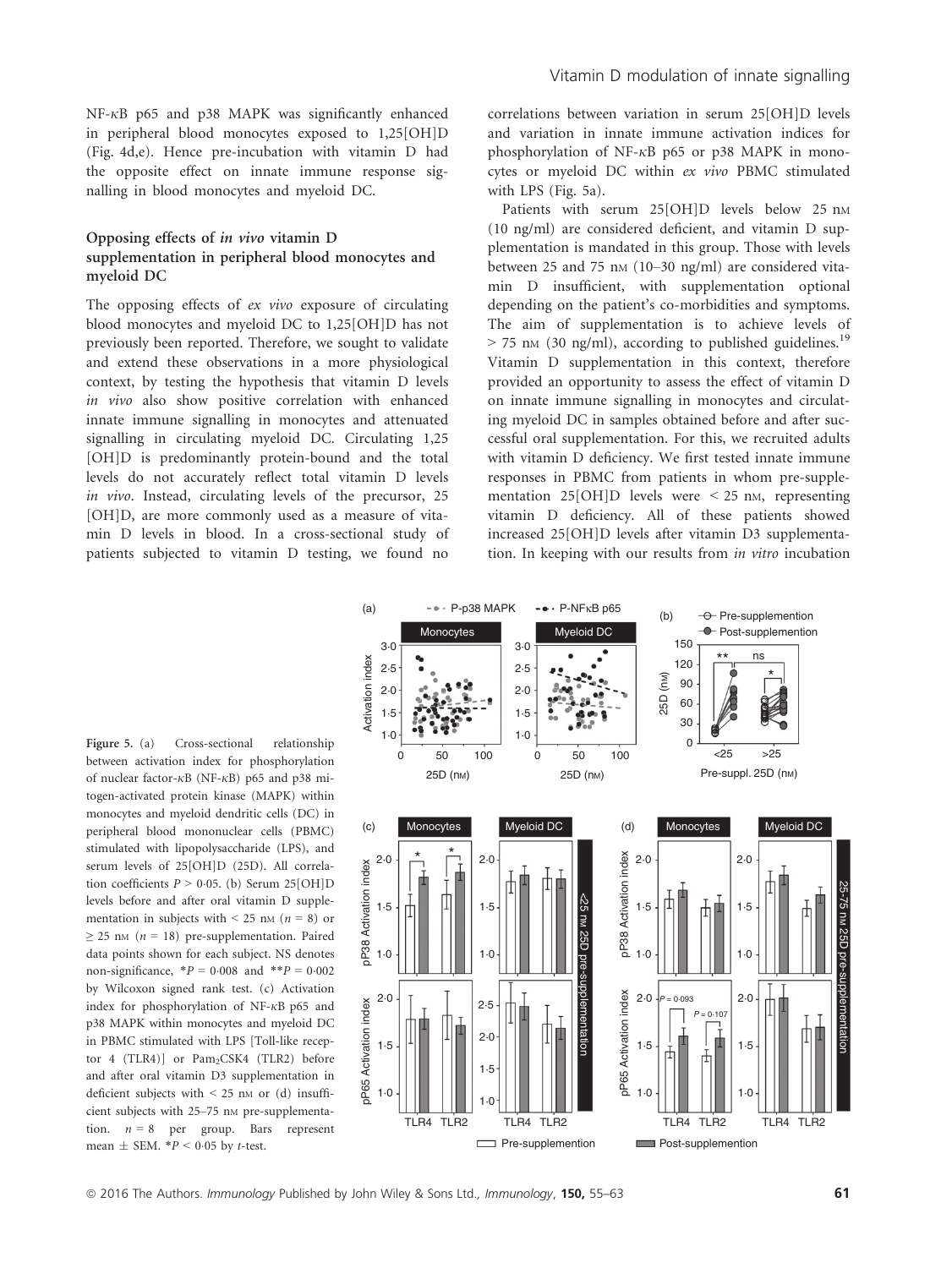of PBMC to 1,25[OH]D, we found that successful in vivo supplementation with vitamin D3 in this group was associated with enhanced LPS-induced phosphorylation of p38 MAPK in monocytes, but we found no significant effects on LPS-induced phosphorylation of NF- $\kappa$ B p65 in monocytes, or on either signalling event in circulating myeloid DC (Fig. 5c). We also tested patients in whom pre-supplementation  $25[OH]D$  levels were  $> 25$  nm. In this group, we found no differences in the target  $NF-\kappa B$ or MAPK signalling events in either the monocytes or myeloid DC within PBMC (Fig. 5d), suggesting that an effect of vitamin D supplementation is only detectable in those with vitamin D deficiency  $(< 25 \text{ nm})$  before receiving oral supplements.

## **Discussion**

Vitamin D has been consistently shown to inhibit maturation of MDDC following innate immune stimulation and consequently their ability to activate T cells. We have confirmed that vitamin  $D$  inhibits NF- $\kappa$ B and MAPK signalling in MDDC following innate immune stimulation. This was associated with a global attenuation of LPSinduced transcriptional responses. We could not replicate a previous report that pro-inflammatory innate immune responses were augmented by vitamin  $D<sup>14</sup>$ . The inhibitory effects of in vitro vitamin D treatment on innate immune signalling was reproduced in primary peripheral blood myeloid DC, but not in monocytes within the same PBMC samples or in MDM. In fact, we observed increased innate immune activation of both  $NF-\kappa B$  and MAPK pathways in monocytes within PBMC following in vitro incubation with vitamin D. At face value, this observation also contrasts with a previous report that in vitro incubation of monocytes with vitamin D does inhibit innate immune signalling and transcriptional responses, possibly as a result of down-regulated expression of innate immune receptors such as TLR2 and TLR4.<sup>20</sup> Interestingly, however, the effect of vitamin D in this earlier report was most evident with increasing time in culture, raising the possibility that the observations may have been confounded by in vitro cellular differentiation of the monocytes in culture. Further paired assessments of peripheral blood monocytes and myeloid DC from vitamin D-deficient subjects before and after oral vitamin D3 supplementation provided a unique opportunity to assess in vivo modulation of innate immune activation pathways by vitamin D. In these experiments, we found increased innate immune activation of the MAPK pathway in monocytes, but no effect on  $NF-\kappa B$  activation and no effect in peripheral blood myeloid DC. These effects were specific to the subgroup of patients with baseline  $25[OH]D$  levels  $\leq 25$  nm and not evident in those with baseline 25 [OH]D levels of 25-75 nm, suggesting that vitamin D supplementation to modulate innate

immune signalling may only be effective in people with severe deficiency.

Taken together, we conclude that although vitamin D undoubtedly can modulate innate immune activation pathways in myeloid cells, its effects are highly cell-specific. Most importantly, our data highlight that translational applications in which vitamin D supplementation is being suggested on the basis of the existing literature in DC, may actually cause the opposite effect, particularly in diseases in which monocytes or macrophages play a dominant role. Further, immunological assessments before and after vitamin D supplementation are needed to inform context-specific immunomodulatory interventions with vitamin D specifically targeting those with pre-existing deficiency with baseline levels < 25 nM.

#### Acknowledgements

This work was supported by the Rosetrees Trust and UK NIHR Biomedical Research Centre funding to University College London Hospital and University College London. JKV was supported by the UK Medical Research Council core funding to the MRC-UCL University Unit (Ref. MC\_EX\_G0800785). BK was supported by the MRC and British Heart Foundation.

## **Disclosures**

The authors declare no competing interests.

#### References

- 1 Norman AW. Minireview: vitamin D receptor: new assignments for an already busy receptor. Endocrinology 2006; 147:5542–8.
- 2 Kundu R, Chain BM, Coussens AK, Khoo B, Noursadeghi M. Regulation of CYP27B1 and CYP24A1 hydroxylases limits cell-autonomous activation of vitamin D in dendritic cells. Eur J Immunol 2014; 44:1781–90.
- 3 Penna G, Adorini L. 1  $\alpha$ ,25-dihydroxyvitamin D3 inhibits differentiation, maturation, activation, and survival of dendritic cells leading to impaired alloreactive T cell activation. J Immunol 2000; 164:2405–11.
- 4 Jeffery LE, Burke F, Mura M, Zheng Y, Qureshi OS, Hewison M, et al. 1,25-Dihydroxyvitamin D3 and IL-2 combine to inhibit T cell production of inflammatory cytokines and promote development of regulatory T cells expressing CTLA-4 and FoxP3. J Immunol 2009; 183:5458–67.
- 5 Chambers ES, Suwannasaen D, Mann EH, Urry Z, Richards DF, Lertmemongkolchai G, et al. 1a,25-dihydroxyvitamin D3 in combination with transforming growth factor- $\beta$ increases the frequency of  $F\alpha p3$ <sup>+</sup> regulatory T cells through preferential expansion and usage of interleukin-2. Immunology 2014; 143:52–60.
- 6 Jeffery LE, Wood AM, Qureshi OS, Hou TZ, Gardner D, Briggs Z, et al. Availability of 25-hydroxyvitamin D(3) to APCs controls the balance between regulatory and inflammatory T cell responses. J Immunol 2012; 189:5155–64.
- 7 Penna G, Amuchastegui S, Giarratana N, Daniel KC, Vulcano M, Sozzani S, et al. 1,25- Dihydroxyvitamin D3 selectively modulates tolerogenic properties in myeloid but not plasmacytoid dendritic cells. J Immunol 2007;178:145–53.
- 8 Zhang Y, Leung DYM, Richers BN, Liu Y, Remigio LK, Riches DW, et al. Vitamin D inhibits monocyte/macrophage proinflammatory cytokine production by targeting MAPK phosphatase-1. J Immunol 2012; 188:2127–35.
- 9 Tsang J, Chain BM, Miller RF, Webb BLJ, Barclay W, Towers GJ, et al. HIV-1 infection of macrophages is dependent on evasion of innate immune cellular activation. AIDS Lond Engl 2009; 23:2255–63.
- 10 Le Bert N, Chain BM, Rook G, Noursadeghi M. DC priming by M. vaccae inhibits Th2 responses in contrast to specific TLR2 priming and is associated with selective